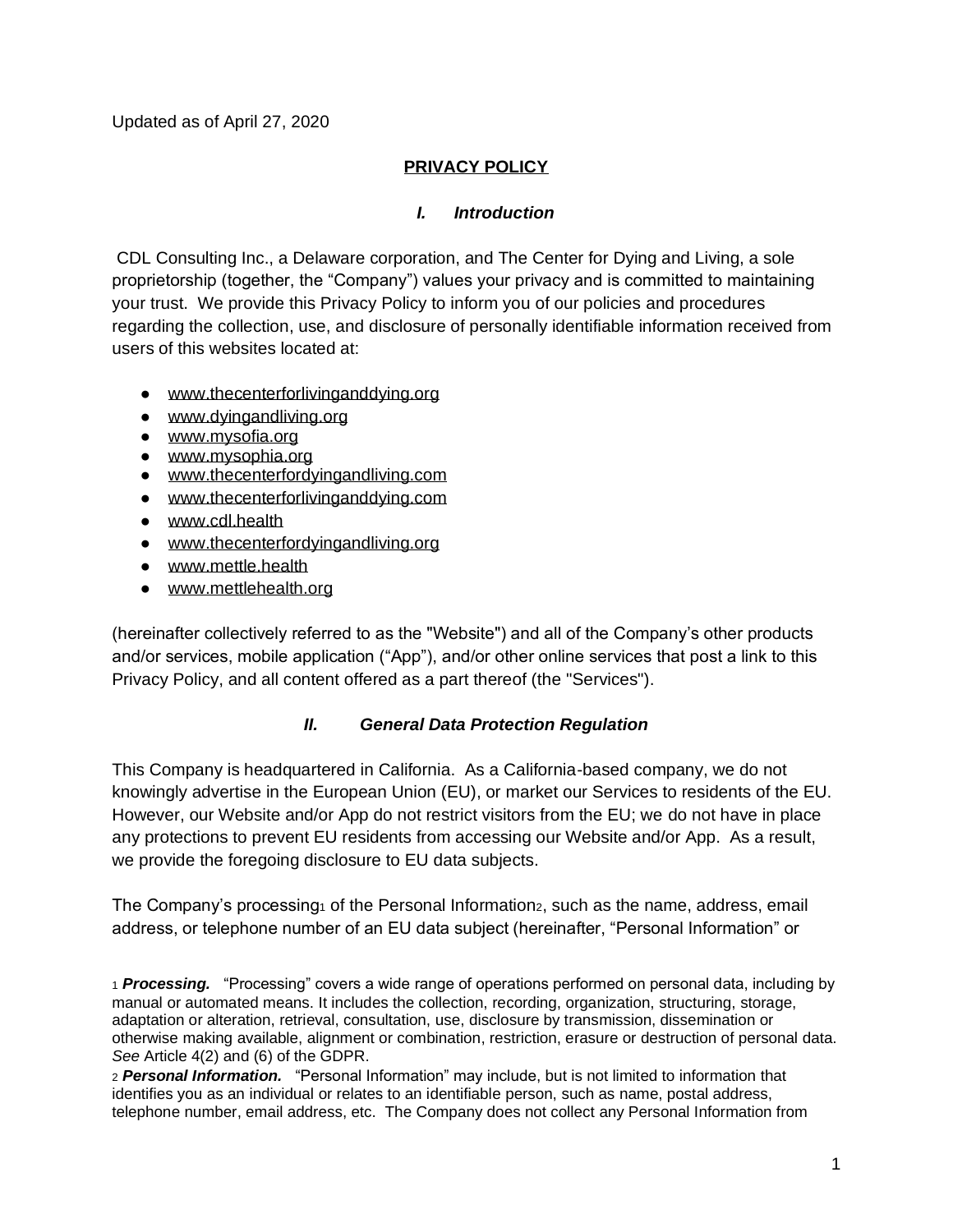"Personal Data") that is voluntarily supplied by the individual, or supplied by an authorized third party,<sup>3</sup> shall always be in line with the General Data Protection Regulation ("GDPR"), and in accordance with the country-specific data protection regulations applicable to the Company.

By means of this Privacy Policy, our Company would like to inform you of the nature, scope, and purpose of the Personal Information we collect, use and process, as defined herein. Specifically, if you are an EU data subject visiting our Website or downloading our App, you are hereby informed, by means of this section of our Privacy Policy, of the rights to which you are entitled, and the recourse you may seek if you have any questions regarding the collection, use, and processing of Personal Information by the Company.

*Your Privacy Rights under the GDPR.* The GDPR includes the following rights for you, as an EU data subject, if you provide Personal Information to the Company in connection with accessing the Services or visiting our Website:

- The right to be informed about how we store, use, or share your data;
- The right to access your data;
- The right to rectify your data;
- The right to have us erase your data;
- The right to prevent us from processing your data;
- The right to request copies of your data from us4 in a commonly-used and machinereadable format, free of charge, for the purposes of transfer to a third party, where technically feasible;
- The right to object to use or sharing of your data; and
- The right not to be subject to automated decision-making, including profiling

*Legitimate Business Interest under the GDPR.* Our use of your Personal Information is based on the legitimate business grounds that:

- The use is necessary in order to fulfill our commitments to you under our Terms of Service or other agreements with you or is necessary to administer your account – for example, in order to enable access to our Website on your device or charge you for our Services;
- The use is necessary for compliance with a legal obligation;

visitors to its website that is not voluntarily provided. The Company only collects your Personal Information if you register for an account with the Company's Website, when you use the Company's Services, and when you send the Company communications in connection with your use of the Services. <sup>3</sup> *Third Party Personal Information.* We may obtain your Personal Information from third parties, such as third parties with whom we affiliate in providing the Company's services. If you provide the Company with Personal Information about third parties, you warrant to the Company that any Personal Information that you provide to the Company about any third party individuals was obtained by you with full consent, that you have the legal authority to provide us with such information, and that the individual has not communicated to you that they wish to opt out of receiving communications from the Company or having the Company collect information about him or her.

<sup>4</sup> You may email us with requests at [info@thecenterfordyingandliving.org.](mailto:info@thecenterfordyingandliving.org)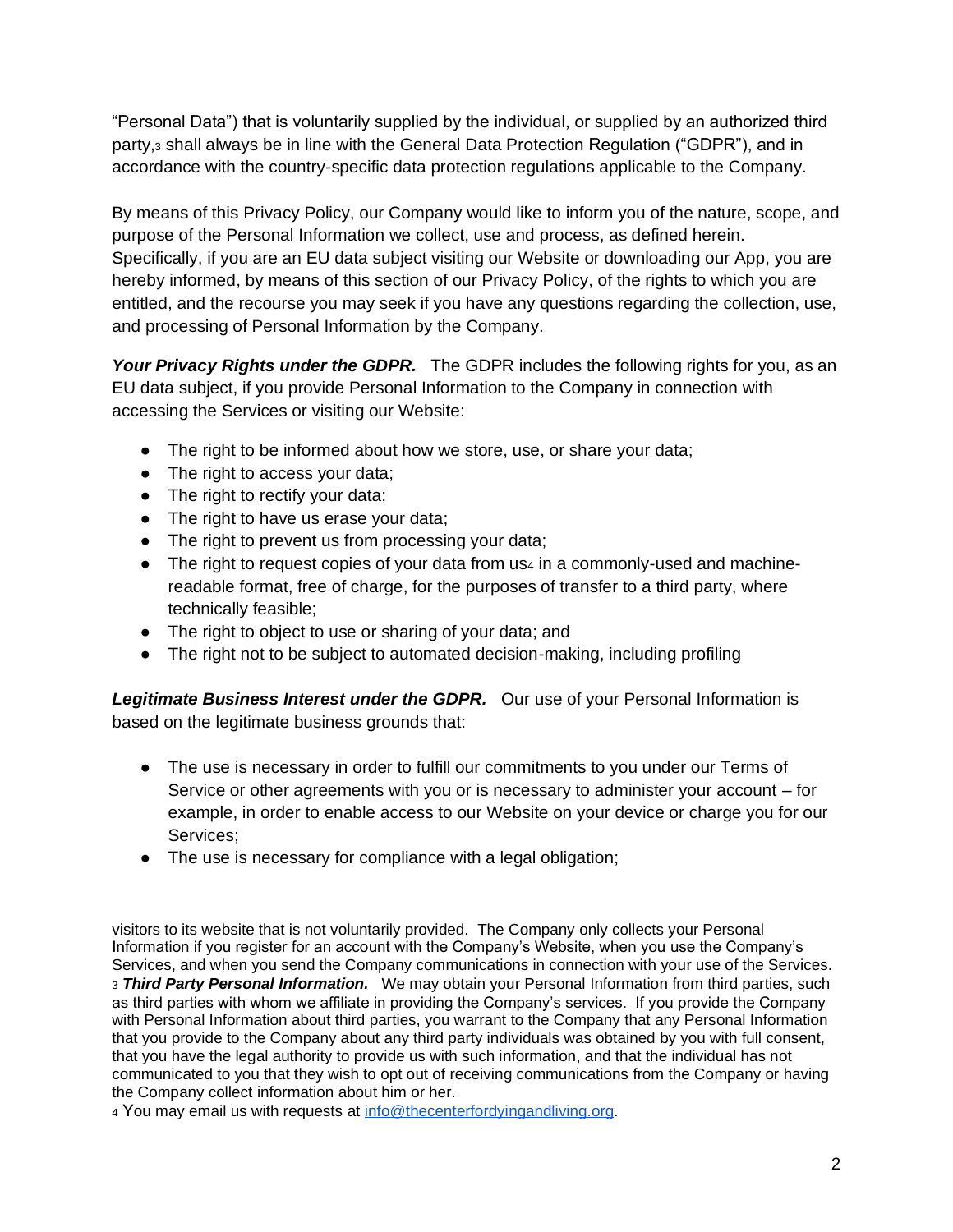- The use is necessary in order to protect your vital interests or those of another person or entity;
- $\bullet$  We have a legitimate interest in using your information  $-$  for example, to provide and update our Website or Services, to improve our Website or Services so that we can offer you an even better user experience, to safeguard our Website or Services, to communicate with you, to measure, gauge, and improve the effectiveness of our advertising, and better understand user retention and attrition, to monitor and prevent any problems with our Services, and to personalize your experience; and/or
- You have given us your consent.

**Data Retention/Erasure.** We will retain your Personal Information for as long as needed to provide the applicable Services, or for a minimum period of four (4) years. If, at any time after agreeing to this Privacy Policy, you: (1) change your mind about receiving information from us; (2) wish to revoke permission for us to retain and use your Personal Information; (3) wish to object to the processing of your Personal Information; or (4) wish for us to erase a copy of your data, please make a request to the Company at [info@thecenterfordyingandliving.org.](mailto:info@thecenterfordyingandliving.org) If you request erasure of your data, we may retain some of your Personal Information only for legitimate business interests, such as fraud detection, prevention, and enhancing the safety of our Website; and to comply with our legal obligations, specifically our tax, legal reporting, and auditing obligations.

*Our Response to Your Requests.* If you make any requests regarding your Personal Information, we will not charge you for compliance with the request. The Company will respond and comply within one month. The Company reserves the right to refuse or charge for requests that are **manifestly unfounded or excessive**. If we refuse your request, we will tell you why we are refusing your request. You have the right to complain to the relevant supervisory authority and to a judicial remedy, but you must do so within one month of our refusal.

*Data Controller*. With the exception of processing payments, for which PayPal is the Payments Data Controller; the Company is the "data controller," as defined under the GDPR, or the legal entity which determines the purposes and means of the processing of Personal Information of the customers of the Company and visitors to its Website. The Company is responsible for collecting your consent, managing consent-revoking, enabling right to access, etc. If you wish to revoke consent for us to store, use, or share your Personal Information, you may contact us at [info@thecenterfordyingandliving.org.](mailto:info@thecenterfordyingandliving.org)

*Data Processor.* The Company is the "data processor," as defined under the GDPR, or the legal entity which processes, as this term is defined here in footnote 1, your Personal Information. The Company has not retained any third-party service provider to process your Personal Information. Any processing of Personal Information shall be done solely by the Company. The Company maintains records of any processing activities it performs, and is able to show how the Company complies with the data protection principles under the GDPR. It has effective policies and procedures in place. If you have questions regarding the processing of your Personal Data, you may contact us at [info@thecenterfordyingandliving.org.](mailto:info@thecenterfordyingandliving.org)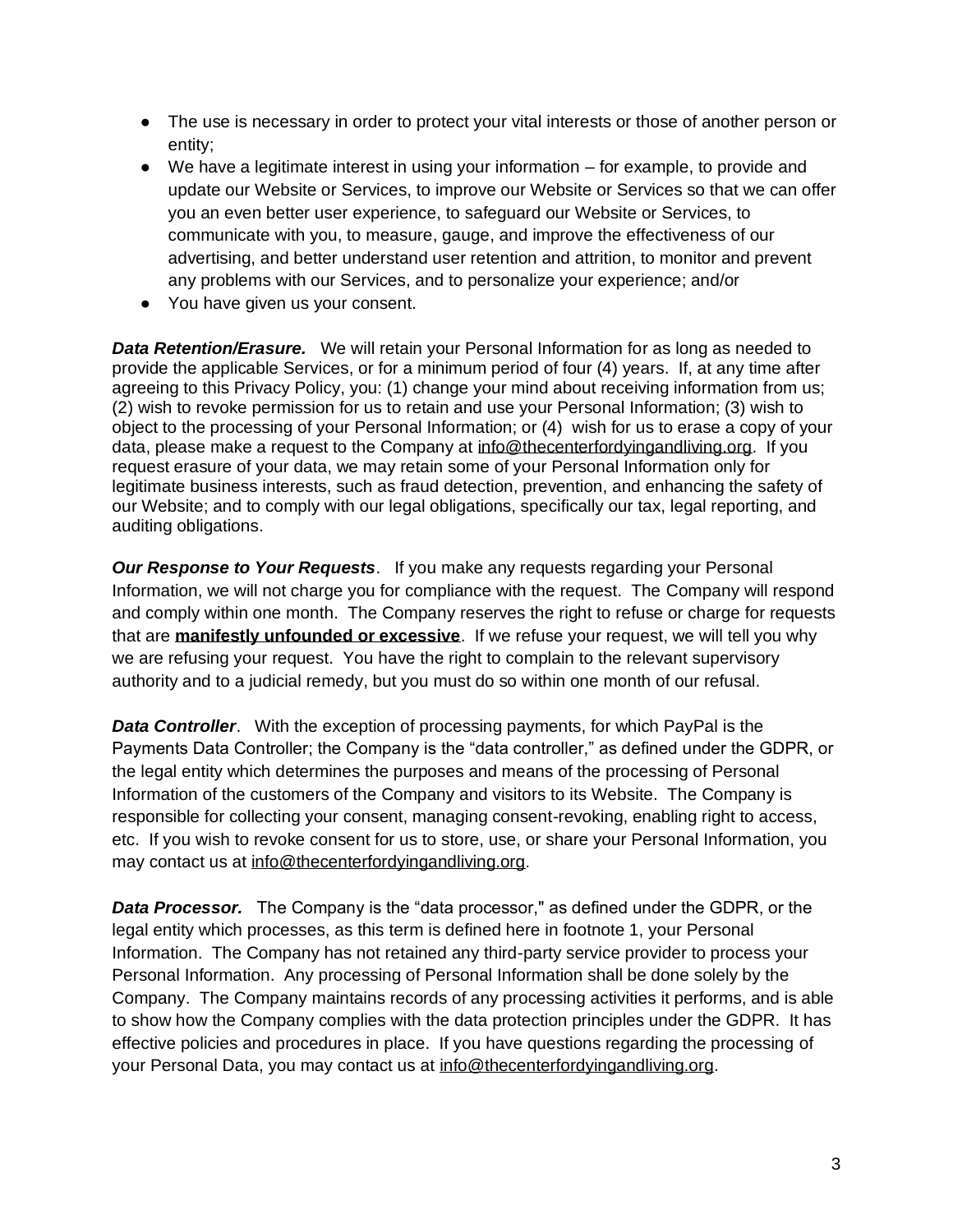**Data Protection Officer.** The Company is not formally required to designate a Data Protection Officer ("DPO") because it is not: (1) a public authority; (2) an organization that carries out regular and systematic monitoring of individuals on a **large scale**; or (3) an organization that carries out **large scale** processing of special categories of data, such as health information or information about criminal convictions. Nonetheless, the Company voluntarily elects to appoint Sonya Dolan, Secretary of the Company, as the DPO for this Company. Ms. Dolan is responsible for data protection compliance and can answer any questions you may have about your Personal Information. She may be reached at sonya@thecenterfordyingandliving.org.

**Breach**. The Company has reasonable internal policies and procedures in place to effectively detect, report, and investigate a data breach. The GDPR defines a Personal Information breach as "a breach of security leading to the accidental or unlawful destruction, loss, alteration, unauthorised disclosure of, or access to, Personal Information." Pursuant to the GDPR, the Company will notify you of a Personal Information breach where the Personal Information breaches are likely to present a risk to data subjects to data protection authorities ("DPAs") without undue delay, and within 72 hours if feasible, after becoming aware of the breach; and communicate high-risk breaches to affected data subjects without undue delay. In the unfortunate event of breach, the Company shall provide you with: (i) contact details of the DPO or other contact person for the Company, (ii) a description of the nature of the breach, (iii) likely consequences of the breach, (iv) measures the Company has taken or proposes to take to address the breach, and (v) advice on steps data subjects can take to protect themselves.

*Note: Data Protection Impact Assessment (DPIA).* The Company is not required to undergo a DPIA because the Company's data processing is not likely to result in a high risk to data subjects, such as in cases where: (1) new technology is being deployed; (2) profiling operations may significantly affect individuals; or (3) processing is on a **large scale** and involves special categories of data. If you have any questions regarding DPIA compliance by the Company, please contact the Company's Data Protection Officer.

*Complaints.* Without prejudice to any other administrative or judicial remedy, every EU data subject shall have the right to lodge a complaint with a supervisory authority, in particular in the Member State of his or her habitual residence, place of work or place of the alleged infringement of the data subject considers that the processing of Personal Information relating to him or her infringes this Regulation.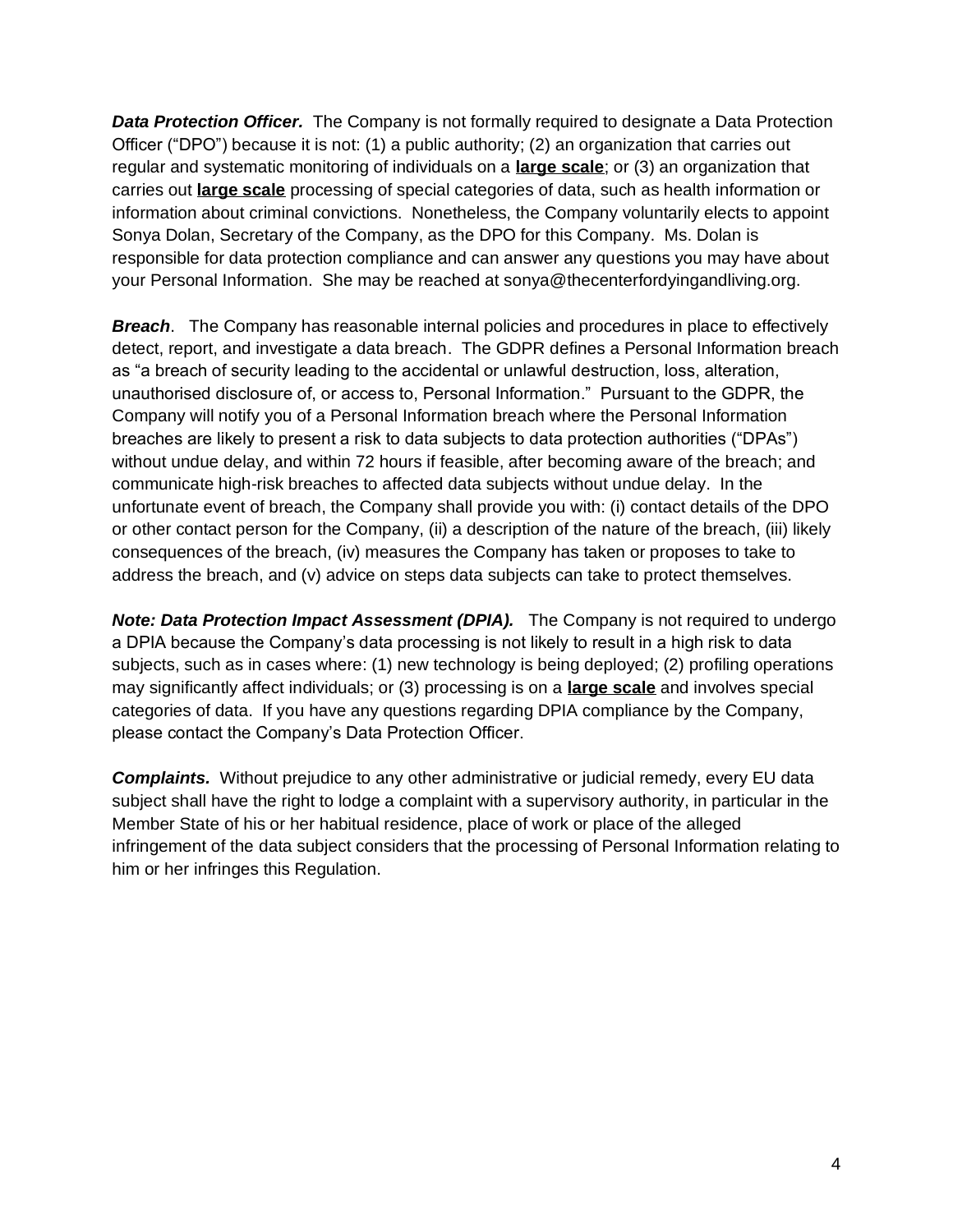### *III. Use, Processing, and Sharing of Personal Information*

The following information applies to anyone who shares with us his, her, or a third-party's<sup>5</sup> Personal Information<sub>6</sub>. We may use, process,<sub>7</sub> and/or share your Personal Information (and we have done so in the past 12 months):

- To respond to your inquiries and your requests regarding our Website or Services.
- To send you information regarding our services and changes to our terms, conditions, and policies.
- To complete your user account registration and communicate with you regarding your purchase of our Services.
- To send you marketing communication and newsletters about our Services. To facilitate social sharing functionality.
- To collaborate with business affiliates, partners, vendors, or service providers to provide you with our Services.
- In connection with our business purposes, as described above, including but not limited to data analysis, audits, fraud monitoring and prevention, developing or enhancing new and existing products and/or services, expanding our business activities, etc.

We will not use and/or share your Personal Information:

<sup>5</sup> *Third Party Personal Information.* We may obtain your Personal Information from third parties, such as third parties with whom we affiliate in providing the Company's services. If you provide the Company with Personal Information about third parties, you warrant to the Company that any Personal Information that you provide to the Company about any third party individuals was obtained by you with full consent, that you have the legal authority to provide us with such information, and that the individual has not communicated to you that they wish to opt out of receiving communications from the Company or having the Company collect information about him or her.

<sup>6</sup> *Personal Information.* "Personal Information" may include, but is not limited to information that identifies you as an individual or relates to an identifiable person, such as name, postal address, telephone number, email address, etc. The Company does not collect any Personal Information from visitors to its website that is not voluntarily provided. The Company only collects your Personal Information if you register for an account with the Company's Website, when you use the Company's Services, and when you send the Company communications in connection with your use of the Services. <sup>7</sup> *Process.* "Processing" covers a wide range of operations performed on personal data, including by manual or automated means. It includes the collection, recording, organization, structuring, storage, adaptation or alteration, retrieval, consultation, use, disclosure by transmission, dissemination or otherwise making available, alignment or combination, restriction, erasure or destruction of personal data.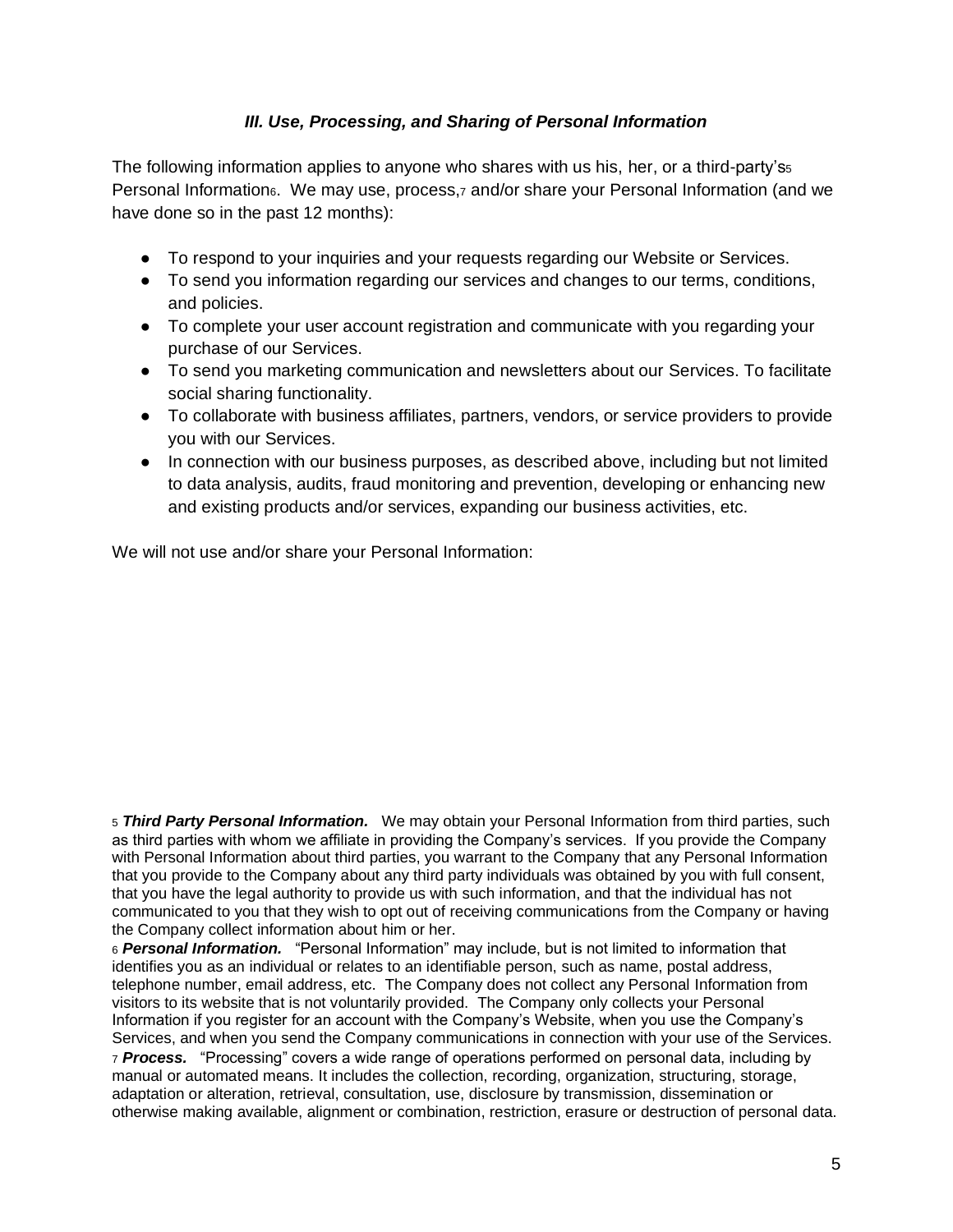- With anyone except for our Company's authorized service providers, $8$  business affiliates,<sub>9</sub> and business partners<sub>10</sub>, and strictly for business purposes; or unless we specifically inform you, and give you an opportunity to opt out of our sharing your Personal Information.
- To run interest-based advertising campaigns that collect Personal Information such as email addresses, telephone numbers, and credit card numbers.
- To use or associate Personal Information with remarketing lists, cookies, data feeds, or other anonymous identifiers.
- To use or associate targeting information, such as demographics or location, with any Personal Information collected from the ad or its landing page.
- To share any Personal Information with Google or third party companies through our remarketing tag or any product data feeds which might be associated with our ads.
- To send Google or third party companies precise location information without obtaining your consent.

However, we reserve the right to disclose Personal Information that we believe, in our sole discretion, to be necessary or appropriate in the following circumstances:

- As required by law, such as to comply with a subpoena, or similar legal process.
- When we believe in good faith that disclosure is necessary to protect our rights, protect your safety or the safety of others, investigate fraud, or respond to a government request.
- To enforce our Terms and Conditions.
- To allow us to pursue available remedies or limit the damages that we may sustain.

### *IV. Collection of Other Information*

*Personally Non-Identifiable Information*: We may collect personally non-identifiable information, including but not limited to demographic data, age, education level, profession,

<sup>8</sup> Authorized service providers are companies that perform certain services including, but not limited to, fulfilling orders, processing credit card payments, delivering packages, providing customer service and marketing assistance, performing business and sales analyses, supporting the functionality of the Services, and supporting contests, sweepstakes, surveys and other features we offer, on our behalf. These service providers may have access to your Personal Information, but to the extent necessary to perform or fulfill their business purpose. We do not permit them to share or use any of your Personal Information for any other purpose.

<sup>9</sup> Affiliate businesses are those businesses with whom we may affiliate to sell our products or Services. We may share information we collect, including Personal Information, with affiliated businesses. Sharing such information with our affiliates enables us to provide you with information about a variety of products and Services that might interest you. We instruct all affiliated businesses to comply with applicable privacy and security laws and, at a minimum, in any commercial email they send to you, to give you the opportunity to choose not to receive such email messages in the future.

<sup>10</sup> Business partners are typically merchants offering the products, services, promotions, contests and/or sweepstakes in connection with or somehow related to our own products and Services. We will not share your Personal Information with business partners unless you choose to participate in their offer or program. When you choose to engage in a particular offer or program, you authorize us to share your email address and other Personal Information with the relevant business partner.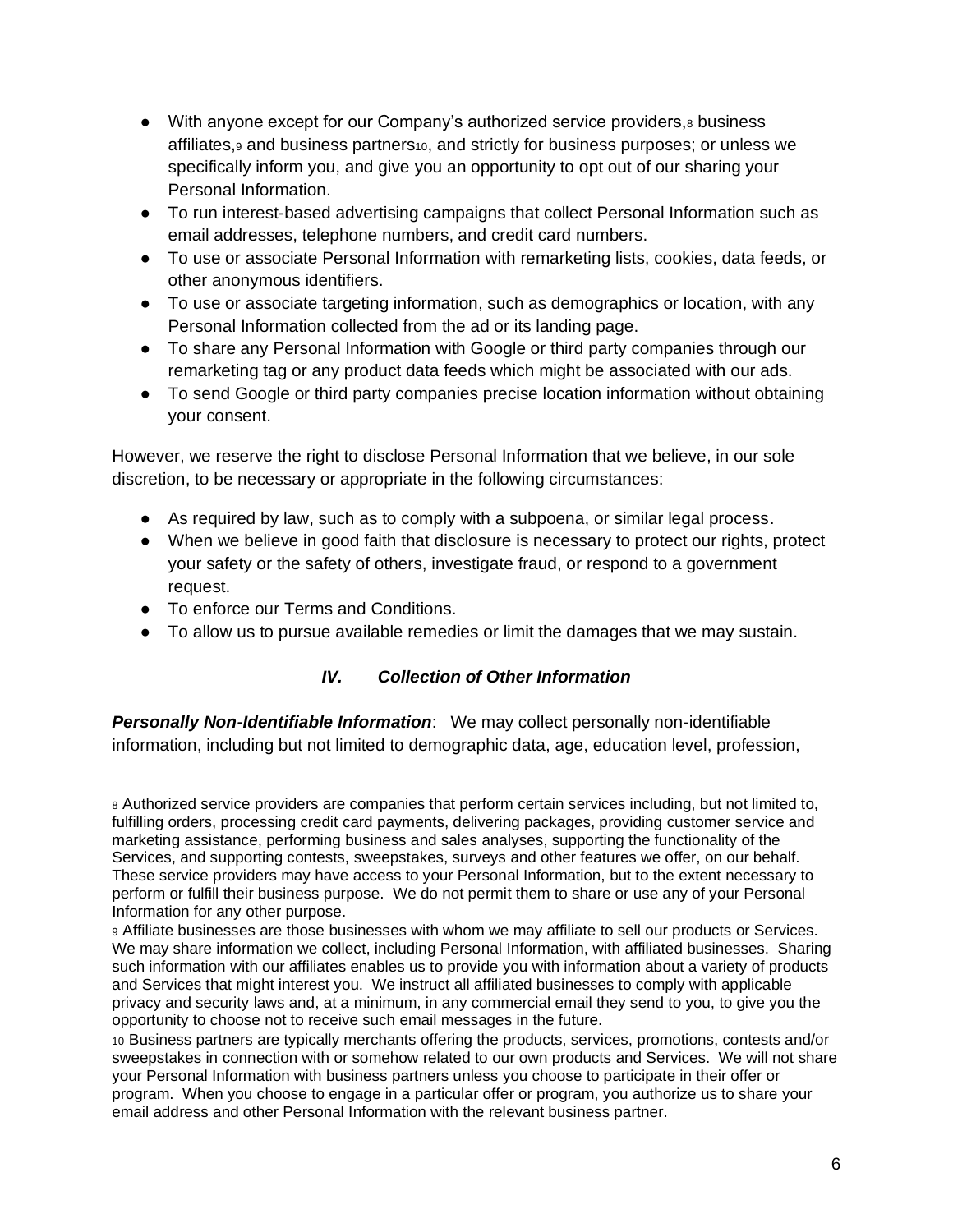geographic location or gender, from you at the time of registration on our Website or app, or when you choose to use our Services. This information is not, by itself, sufficient to identify or contact you. The Company may store such information, or it may be included in databases owned and maintained by partners, affiliates, agents, or service providers of the Company. The Company may use such information and pool it with other information to track data related to growing the business, such as the total number of visitors to our Website and the domain names of our visitors' Internet service providers.

*Customer Credit Card Information.* The Company uses a third party service provider, PayPal, to process your payments and keep a protected copy of your credit card number. This billing data belongs to you, and by utilizing the Service, you grant the Company a license to use this data to bill you for services rendered.

## *V. Authorized Service Providers*

As set forth in Section III, we may share your Personal Information for business purposes with authorized service providers, including Acuity Scheduling, PayPal, and Go-To Meeting. For more information about how these companies store your Personal Information, the Company refers you to each of their respective Privacy Policies here at:

- [https://help.acuityscheduling.com/hc/en-us/articles/219149587-Security-Privacy-](https://help.acuityscheduling.com/hc/en-us/articles/219149587-Security-Privacy-Compliance)[Compliance,](https://help.acuityscheduling.com/hc/en-us/articles/219149587-Security-Privacy-Compliance)
- [https://www.paypal.com/us/webapps/mpp/ua/privacy-full,](https://www.paypal.com/us/webapps/mpp/ua/privacy-full) and
- <https://www.logmeininc.com/legal/privacy>

The Company incorporates the aforementioned Privacy Policies in full by reference.

### *VI. Tracking Technologies on our Website*

The Company may use the foregoing technologies to track your activity on our Website:

*Cookies.* When you visit our Website or otherwise interact with the Service, we may send one or more "cookies" to your computer or other devices. Cookies are alphanumeric identifiers stored on your computer through your web browser and are used by most websites to help personalize your web experience. Some cookies may facilitate additional site features for enhanced performance and functionality such as remembering preferences, allowing social interactions, analyzing usage for site optimization, providing custom content, allowing third parties to provide social sharing tools, and serving images or videos from third party websites. Some features on this site will not function if you do not allow cookies. We may link the information we store in cookies to any Personal Information that you submit while visiting our Website.

We may use both session ID cookies and persistent cookies. A session ID cookie expires when you close your browser. A persistent cookie remains on your hard drive for an extended period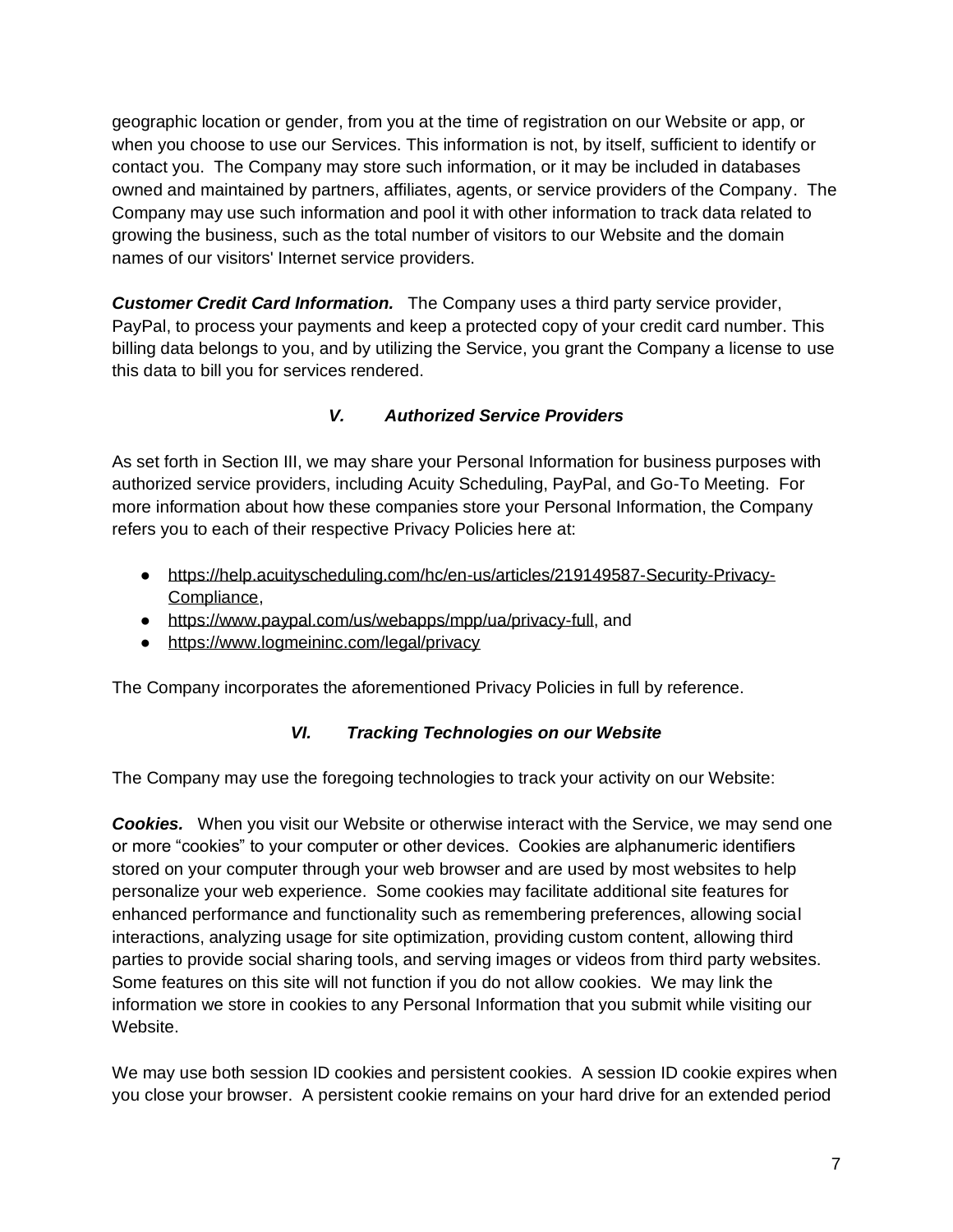of time. Persistent cookies enable us to track and target the interests of our users to enhance the experience on our site.

Functional cookies, persistent and session type, store information to enable core site functionality, such as Live Chat and Client ID remembrance.

Analytics cookies allow us to count page visits and traffic sources so we can measure and improve the performance of our site and our marketing campaigns.

Advertising cookies may be set through our Website by our advertising partners. Data may be collected by these companies that enable the companies to serve up advertisements on other sites that are relevant to your interests.

If you do not want information collected through the use of cookies, there is a simple procedure in most browsers that allows you to automatically decline cookies, or be given the choice of declining or accepting the transfer to your computer of a particular cookie (or cookies) from a particular site. You may also wish to refer to [http://www.allaboutcookies.org/manage](http://www.allaboutcookies.org/manage-cookies/index.html)[cookies/index.html.](http://www.allaboutcookies.org/manage-cookies/index.html)

If you reject cookies, you may still use our site, but some features on the site will not function properly.

*Web Beacons.* Web beacons are electronic files that signal when a webpage, advertisement, video, other content, an email or newsletter has been viewed. They are usually invisible to you. We may use web beacons alone or in conjunction with cookies to compile information about our Service. Web beacons may be used within the Service to track email open rates, web page visits or form submissions. In some cases, we tie the information gathered by web beacons to your Personal Information to gauge the effectiveness of certain communications and our marketing campaigns.

**Log Files.** A Log File is a file that records either events that occur in an operating system or other software runs, or messages between different users of a communication software. Log file information is automatically reported by your browser or mobile application each time you access the Website or our Services. Along with cookies and web beacons, log files help provide additional functionality to the Website and Services and help us analyze Website and Services usage more accurately. We and our third party tracking-utility partners may use log files on our Service to gather automatically gather and store information including, but not limited to, internet protocol ("IP") addresses, browser type, internet service provider (ISP), referring/exit pages, operating system, date/time stamp, and clickstream data, for business purposes. We may use Google Analytics, which uses cookies and other similar technologies to collect and analyze information about the use of the Service and report on activities and trends. This service may also collect information regarding the use of other websites, apps and online resources. You can learn about Google's practices by going to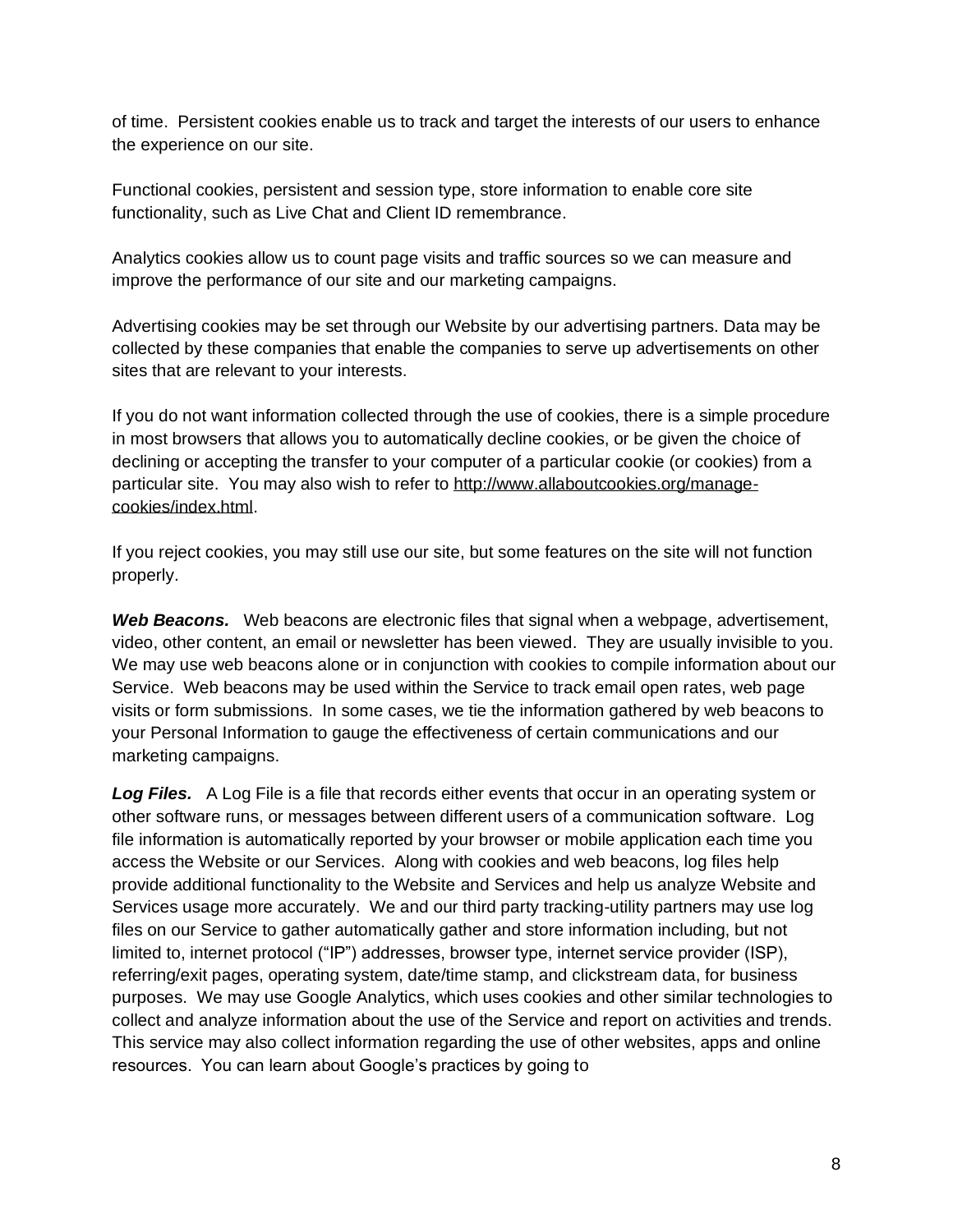[www.google.com/policies/privacy/partners/,](http://www.google.com/policies/privacy/partners/) and opt out of them by downloading the Google Analytics opt-out browser add-on, available at [https://tools.google.com/dlpage/gaoptout.](https://tools.google.com/dlpage/gaoptout)

*Embedded Scripts.* An embedded script is programming code that is designed to collect information about your interactions with the Service, such as the links you click on. The code is temporarily downloaded onto your Device from our web server or a third party service provider, is active only while you are connected to the Service, and is deactivated or deleted thereafter.

*Browser Fingerprinting.* Collection and analysis of information from your Device, such as, without limitation, your operating system, plugins, system fonts and other data, for purposes of identification.

*ETag, or entity tag.* A feature of the cache in browsers. It is an opaque identifier assigned by a web server to a specific version of a resource found at a URL. If the resource content at that URL ever changes, a new and different ETag is assigned. Used in this manner ETags are a form of Device Identifier. ETag tracking may generate unique tracking values even where the consumer blocks HTTP, Flash and/or HTML5 cookies.

# *VII. Children*

The Children's Online Privacy Protection Act of 1998 (COPPA) and its accompanying FTC regulation protects the privacy of American children aged 13 and under, who are using the Internet. The GDPR sets the age at which an EU child can give their own consent in order to process their Personal Data at 16 years of age.

The Website and our related Services are not intended for anyone under 16, and we do not knowingly collect information from anyone under the age of 16. Anyone aged 16 or under should not submit any Personal Information without the permission of their parents or guardians. Parents or guardians may, on behalf of their children, submit their children's Personal Information. By using the Website and our related Services, you are representing that you are at least 16 years old and that you have the relevant legal authority to submit your Personal Information or that of a third-party minor, to the Company or on the Company's Website.

# *VIII. Links to Other Websites*

This Privacy Policy does not address, and we are not responsible for the privacy, information or other practices of any third parties. This Privacy Policy applies only to this Website and the Company's Services. It does not apply to any third-party sites, and the inclusion of a link does not imply endorsement of the linked site or service by us or by our affiliates.

We are not responsible for the collection, usage and disclosure policies and practices (including the data security practices) of other organizations, such as Facebook, Apple, Google, Microsoft, YouTube or any other app developers, app provider, social media platform provider, operating system provider, content provider, wireless service provider or device manufacturer, including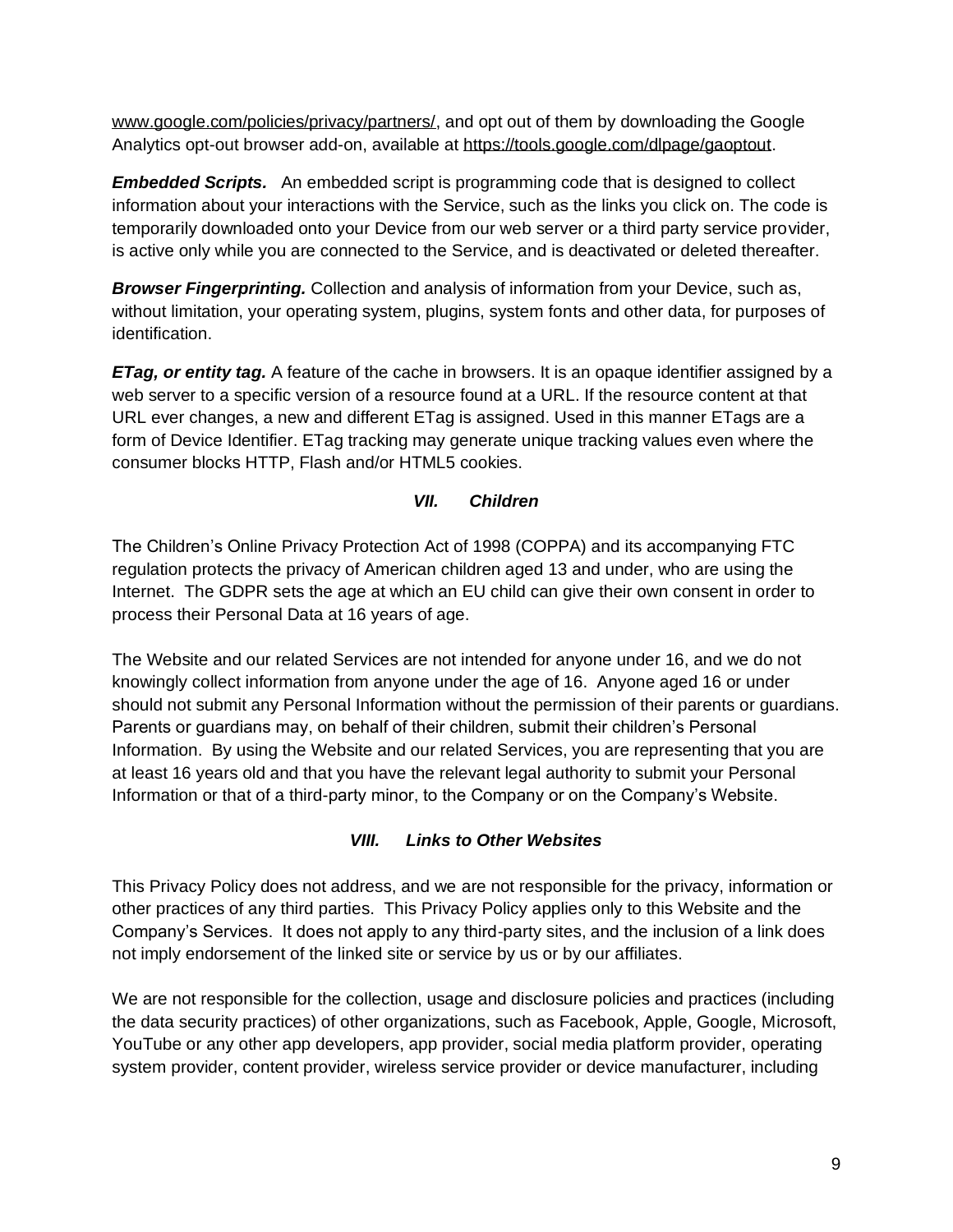any Personal Information you disclose to other organizations through or in connection with the Website, app, or Services.

## *IX. Security*

We maintain reasonable and appropriate, although not infallible, security precautions. However, we cannot guarantee that hackers or unauthorized personnel will not gain access to your Personal Information, despite our reasonable efforts. You should note that in using the Website, app, and/or our related Services, your information will travel through third-party infrastructures which are not under our control. Please feel free to raise any questions, concerns or specific directions you may have regarding the privacy and security of your information to [info@thecenterfordyingandliving.org.](mailto:info@thecenterfordyingandliving.org)

### *X. Data Retention*

We will retain your Personal Information for four (4) years, or as long as needed to provide the applicable Services. Our data retention period may change in the future if a longer retention period is required or permitted by law.

## *XI. Do Not Track*

Your browser setting may allow you to automatically transmit a "Do Not Track" signal to websites you visit. The Company's Website does not respond to "Do Not Track" signals or other mechanisms from a visitor's browser. If, in the future, we create a program or protocol to respond to such web browser "Do Not Track" signals, we will inform you of the details of that protocol in this Privacy Policy. To find out more about "Do Not Track," please visit [https://www.allaboutdnt.com.](https://www.allaboutdnt.com/)

### *XII. Your California Privacy Rights*

### **California "Shine the Light" Law**

Under California Civil Code Section 1798.83, California customers are entitled to request information relating to whether a business has disclosed Personal Information to any third parties for the third parties' direct marketing purposes. This code section applies to businesses with 20 or more full or part-time employees.

You may request and obtain from us once a year, free of charge, certain information about the Personal Information (if any) we disclosed to third parties for direct marketing purposes in the preceding calendar year. If applicable, this information would include a list of the categories of Personal Information that was shared and the names and addresses of all third parties with which we shared information in the immediately preceding calendar year. If you are a California resident and would like to make such a request, please submit your request in writing to [info@thecenterfordyingandliving.org.](mailto:info@thecenterfordyingandliving.org)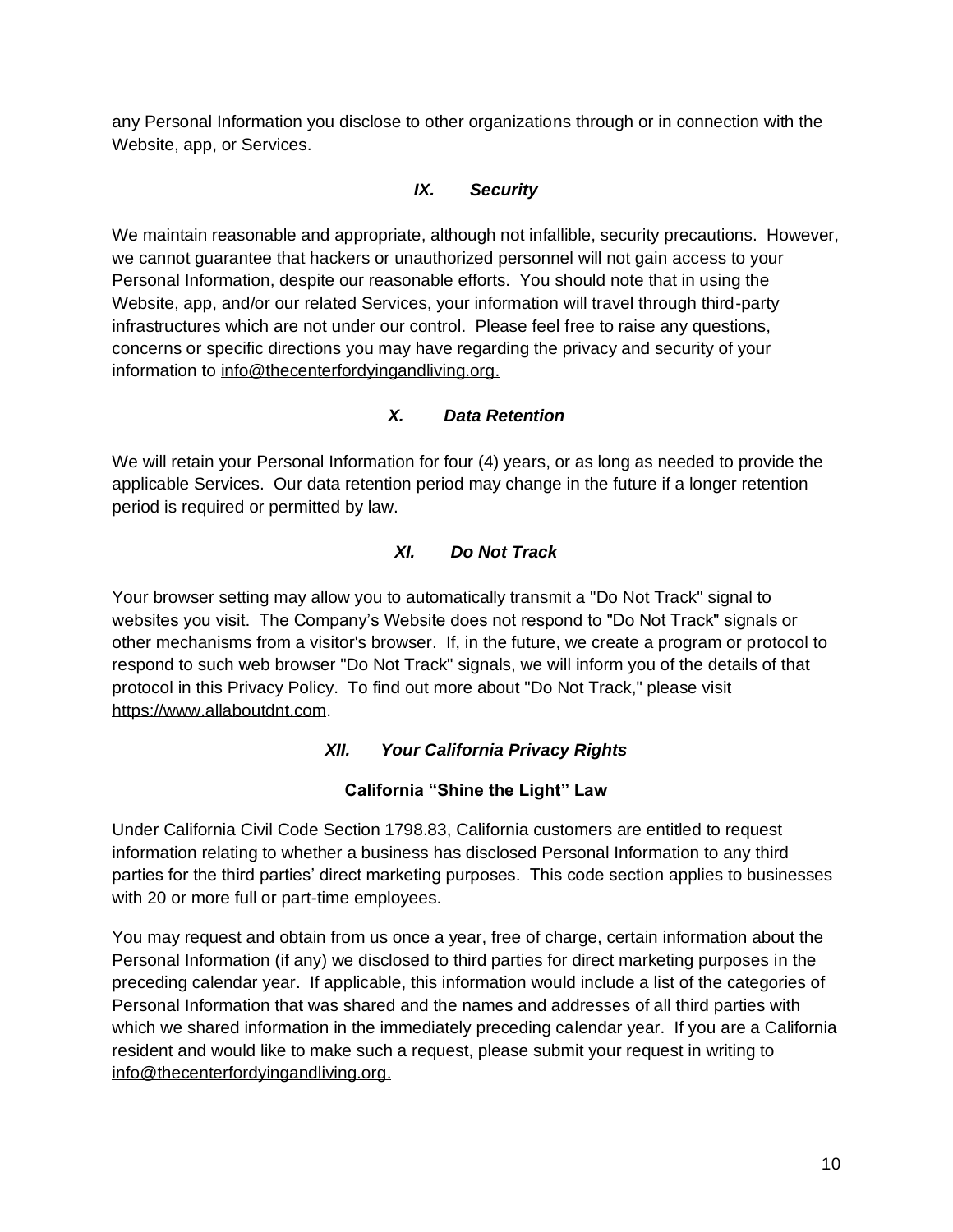### **California Consumer Privacy Act**

If you are a California resident, the processing of certain personal data about you may be subject to the California Consumer Privacy Act ("CCPA") and other applicable California state privacy laws. Beginning January 1, 2020, the CCPA gives you certain rights with respect to the processing of your personal data (known as "personal information", as described under the CCPA).

RIGHT TO KNOW REQUEST - Under the CCPA, you may have a right to request information about our collection, use, and disclosure of your personal information over the prior 12 months, and ask that we provide you with the following information:

Categories of and specific pieces of personal information we have collected about you.

Categories of sources from which we collect personal information.

Purposes for collecting, using, or selling personal information.

Categories of third parties with which we share personal information.

Categories of personal information disclosed about you for a business purpose.

If applicable, categories of personal information sold about you and the categories of third parties to which the personal information was sold, by category or categories of personal information for each third party to which the personal information was sold.

RIGHT TO DELETE REQUEST - You may also have a right to request that we delete personal information, subject to certain exceptions.

DISCLOSURES OF PERSONAL INFORMATION FOR BUSINESS PURPOSE - In the preceding 12 months, we may have disclosed certain personal information to the categories of recipients listed in Section III of this Privacy Policy for one or more business purposes.

If you are a California resident and would like to make a verifiable request for information about the personal information we have collected about you or a request for deletion of such personal information, please submit your request in writing to [info@thecenterfordyingandliving.org.](mailto:info@thecenterfordyingandliving.org)

### *XIII. Open ID Providers/Facebook Connect*

You may be able to log into your account on our Website and/or access our Services using sign-in services such as Facebook Connect or an Open ID provider. These services will authenticate your identity and provide you the option to share certain Personal Information with us, such as your name and email address to pre-populate our registration form. Services, like Facebook Connect, give you the option to post information about your activities on this Website to your profile page to share with others within your network if you so choose.

### *XIV. Forum on our Website*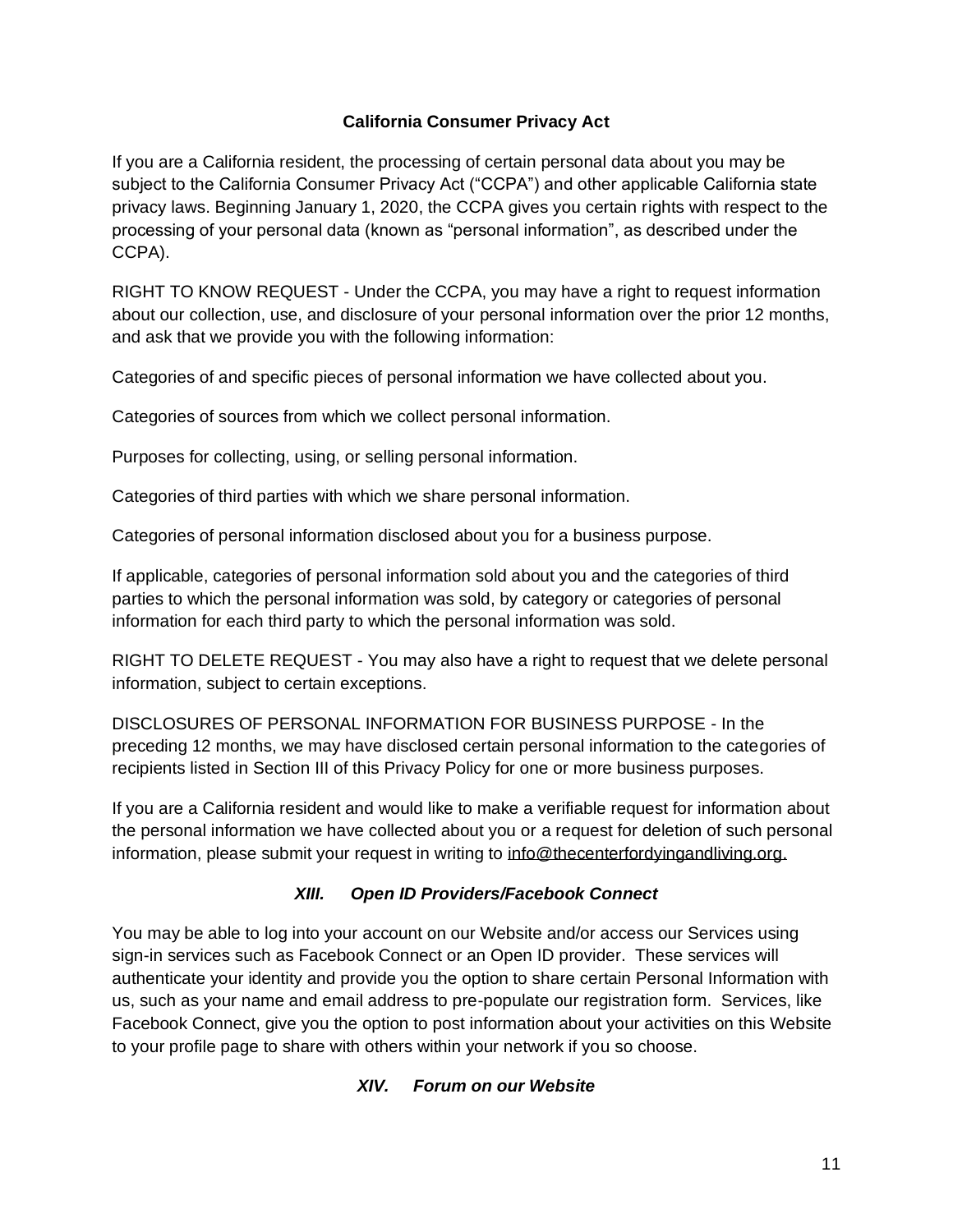Our Website offers blogs and question and answer forums to which you may contribute. If you would like to contribute, you may submit ideas, photographs, user profiles, writings, music, video, audio recordings, computer graphics, pictures, data, questions, comments, suggestions or other content, including Personal Information (collectively, "User Content"), to the Company directly for inclusion on our Website. We alone determine what User Content to then post on the Website. We, or others who work on behalf of our Company, may store, display, reproduce, publish, distribute or otherwise use User Content online or offline in any media or format (currently existing or hereafter developed), and may or may not attribute it to you.

Please think carefully before deciding what information you share, including Personal Information, in connection with your User Content. Please note that the Company may not control who will have access to the information once it is made public, and cannot ensure that parties who have access to such publicly available information will respect your privacy or keep it secure. Our promises regarding handling of your Personal Information under this Privacy Policy does not apply to any information that you disclose to use for public posting, share with others or otherwise upload onto the publicly available portions of our Website in the future. We are not responsible for the accuracy, use, or misuse of any User Content that you disclose through the Website.

To request removal of your Personal Information from our Website or question and answer forum, contact us at [info@thecenterfordyingandliving.org.](mailto:info@thecenterfordyingandliving.org) In some cases, we may not be able to remove your Personal Information, especially if it was already re-posted elsewhere by a third party over whom we have no control. If this is the case, we will let you know if we are unable to do so and why in response to your request.

# *XV. Changes*

This Privacy Policy may be updated from time to time for any reason, at our sole discretion. We will notify you of any material changes to our Privacy Policy by posting the new Privacy Policy on our Website, and emailing you a copy of the revised Privacy Policy or a link to it. You are advised to consult our Website regularly for any changes.

### *XVI. Incorporation into Terms of Service*

By using or accessing the Website or the Services, you are accepting the practices described in this Privacy Policy, and you are consenting to our processing of your information as set forth in this Privacy Policy and as amended by us. This Privacy Policy is incorporated into, and considered a part of, the Company's Terms of Service.

# *XVII. Opt-Out Policy*

If, at any time after registering, you change your mind about receiving information from us or about the use of information volunteered by you, or if you prefer that we do not share your Personal Information with third parties for marketing purposes, please contact us at [info@thecenterfordyingandliving.org.](mailto:info@thecenterfordyingandliving.org)